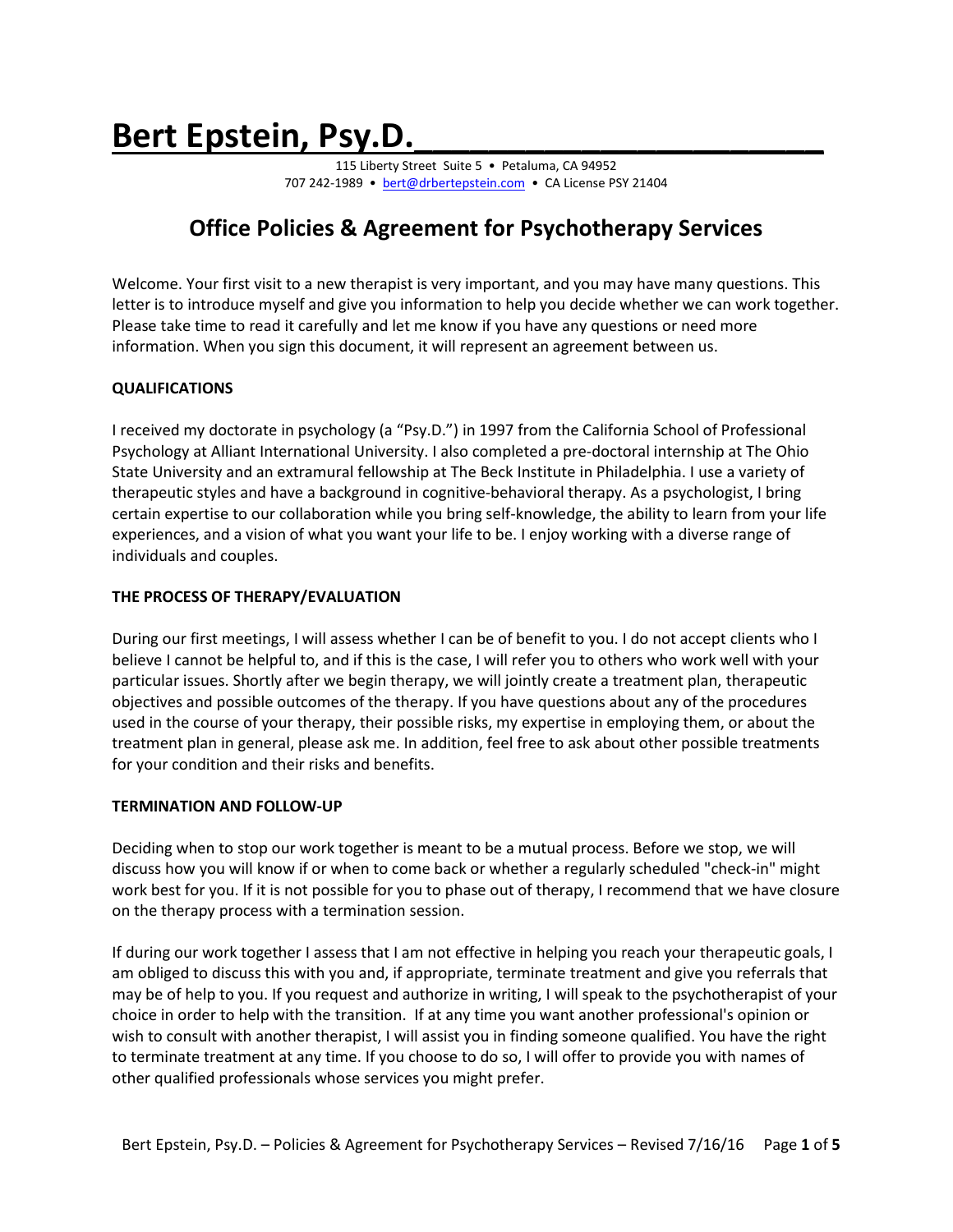If you commit violence to, verbally or physically threaten or harass me, the office, or my family, I reserve the right to terminate your treatment unilaterally and immediately. Failure or refusal to pay for services after a reasonable time is another condition for termination of services. Please contact me to make arrangements any time your financial situation changes.

# **DUAL RELATIONSHIPS**

Therapy never involves business, personal or any other dual relationships that could impair my objectivity, clinical judgment or therapeutic effectiveness or could be exploitative in nature. Please discuss this with me if you have questions or concerns.

# **BENEFITS & RISKS OF PSYCHOTHERAPY**

Participation in therapy can result in a number of benefits to you, including improved interpersonal relationships and resolution of the specific symptoms or concerns that led you to seek therapy. Working toward these benefits requires effort on your part. Psychotherapy requires your active involvement, honesty, and openness in order to change your thoughts, feelings, and/or behavior. I will ask for your feedback and views on your therapy and its progress.

During the initial evaluation or the course of therapy, counseling may involve remembering unpleasant events, arouse strong emotional feelings, and cause some level of discomfort. I may challenge some of your assumptions or perceptions or propose different ways of thinking about or handling situations that may cause you to feel upset, angry, or disappointed. Attempting to resolve issues that brought you into therapy may result in changes that were not originally intended. Psychotherapy may result in decisions to change behaviors, employment, substance use, schooling, housing, or relationships. Change can sometimes be quick and easy, but more often it can be gradual and even frustrating. There is no guarantee that psychotherapy will yield positive or intended results.

#### **PHONE CALLS & EMERGENCIES**

If you need to contact me between sessions, please leave a message for me at 707 242-1989. I typically check my messages at least once each day. Emergency phone consultations of 5 minutes or less are normally free. However, if we spend more than 5 minutes in a week on the phone, if you leave more than five minutes worth of phone messages in a week, if I spend more than five minutes reading and responding to emails from you during a given week, or if I spend more than five minutes involved in case management or coordination of care, I will bill you on a prorated basis for that time. If you feel the need for many phone calls and cannot wait for your next appointment, we may need to schedule more sessions to address your needs. If an emergency situation arises, please indicate it clearly in your message to me. If your situation is an acute emergency and you need to talk to someone right away, contact the closest 24-hour emergency psychiatric service:

Dial 911 or Go to your nearest Emergency Room or call Sonoma County 24-hour Mental Health Crisis Line 707 576-8181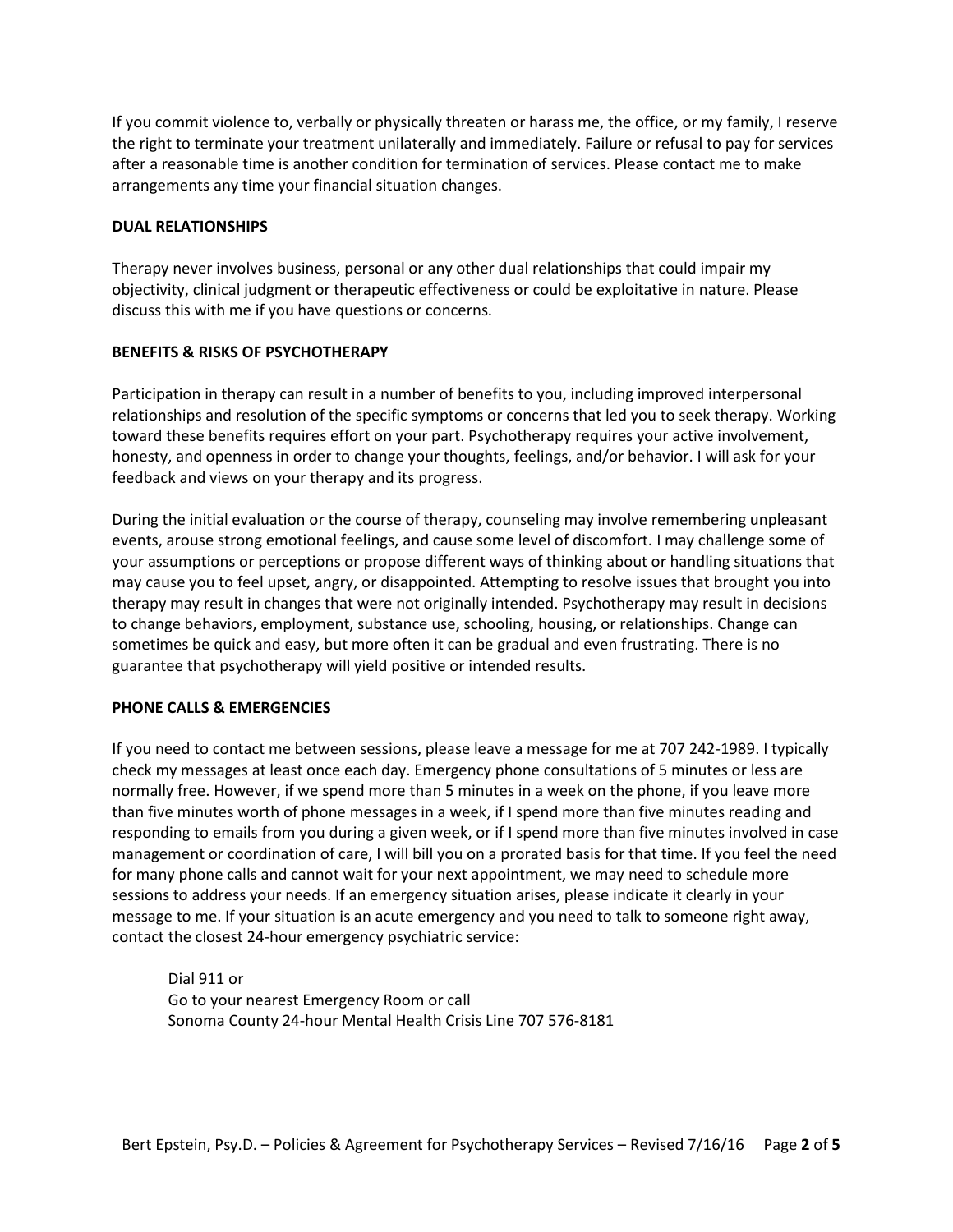# **CANCELLATIONS & LATENESS**

Since scheduling of an appointment involves the reservation of time specifically for you, a minimum of **48 hours** notice is required for re-scheduling or canceling your appointment. Your full fee will be charged for sessions missed without such notification. If you are requesting a bill from me to send to your insurance company, be aware that most insurance companies do not reimburse for missed sessions. Please let me know as soon as you know that you will not be able to keep your scheduled appointment.

If you are running late for your appointment, please phone or email me as soon as you can to let me know you will be late. If you are late for your session, we will still end at our regular time so that I have time to prepare for my next appointments and I can be on time for them.

#### **PAYMENT & FINANCIAL ARRANGEMENTS**

My standard fee is \$150 for 45 - 50 minute individual sessions. You may pay privately or use your health insurance. I am on many insurance panels. If you use insurance, you are responsible for co-pays and deductibles. Any fees are to be paid at the start of each session unless other arrangements have been made. If you are late, we will end on time and not run over into the next person's session. An annual fee increase may occur every January, and I will remind you of this well in advance. I have a very limited number of reduced fee slots, and I can sometimes negotiate a lower fee based upon need. I will be happy to let you know if I have openings for lower fee appointments.

In any case where I am not on your health insurance panel, some or all your fees may be covered by your health insurance, if you have outpatient mental health coverage. However, insurance companies do not reimburse all conditions that may be the focus of psychotherapy. It is your responsibility to verify the specifics of your coverage, and all charges incurred are ultimately your responsibility regarding of insurance coverage. I will provide you a receipt in the format requested by most insurance companies that you can submit to them for potential reimbursement. As described below in the section Health Insurance and Confidentiality of records, be aware that submitting a mental health invoice for reimbursement carries a certain amount of risk.

#### **CONFIDENTIALITY**

As a psychotherapy client, you have privileged communication. This means that your relationship with me as my client, all information disclosed in our sessions, and the written records of those sessions are confidential and may not be revealed to anyone without your written permission, except where law requires disclosure. Most of the provisions explaining when the law requires disclosure are described in my other document, Notice of Privacy Practices.

#### **When Disclosure Is Required by Law:**

Disclosure is required when there is a reasonable suspicion of child, dependent or elder abuse or neglect and when a client presents a danger to self, to others, to property, or is gravely disabled.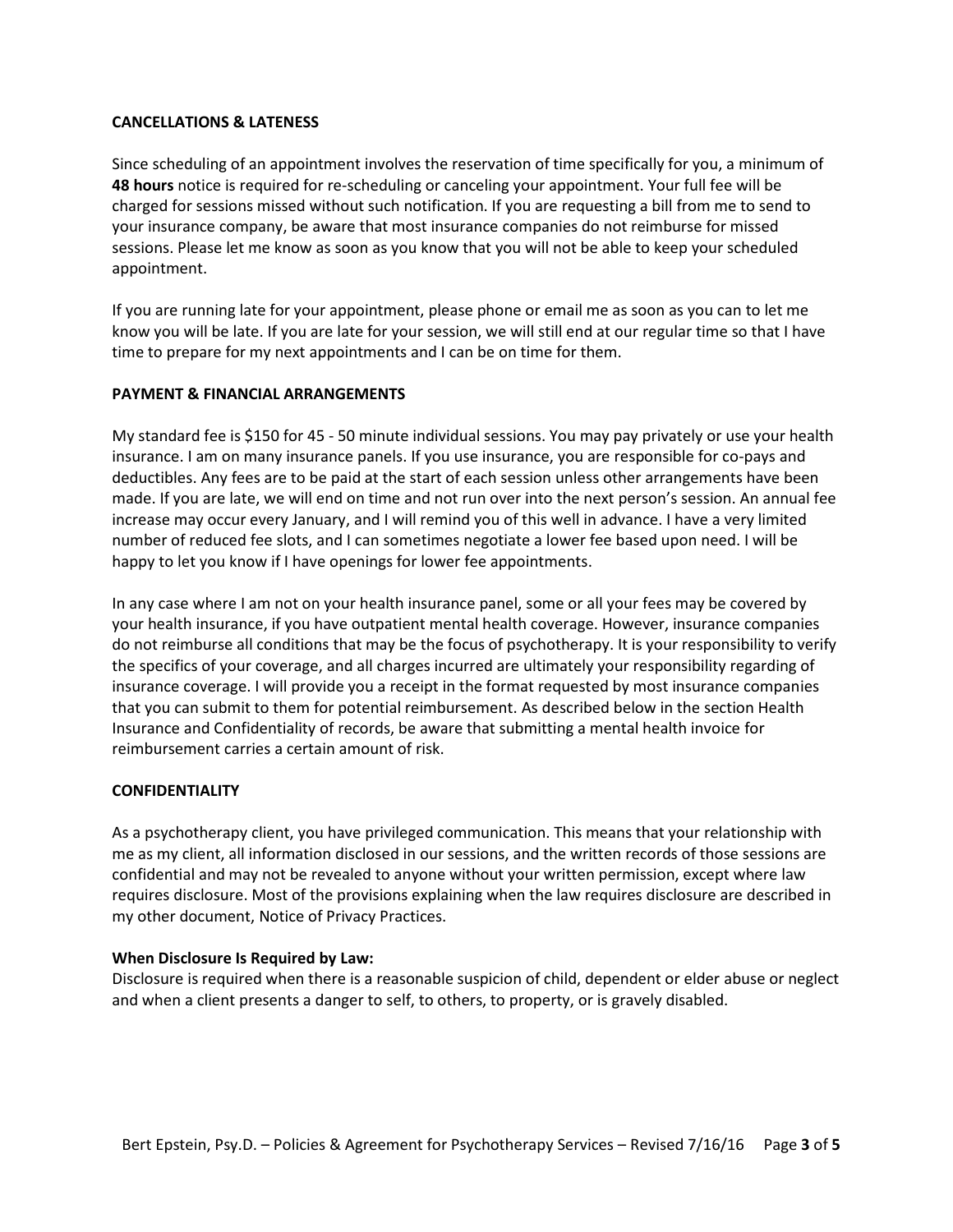#### **When Disclosure May Be Required:**

Disclosure may be required in a legal proceeding. If you place your mental status at issue in litigation, the opposing attorney may have the right to obtain your psychotherapy records and/or my testimony. If you have not paid your bill for treatment for a long period of time, your name, payment record and last known address may be sent to a collection agency or small claims court.

In couple or relationship therapy, or when different family members are seen individually, confidentiality and privilege do not apply between the couple or among family members. I will use my clinical judgment when revealing such information.

#### **Emergencies:**

If there is an emergency during our work together or after termination in which I become concerned about your personal safety, the possibility of you injuring someone else, or about you receiving psychiatric care, I will do whatever I can within the limits of the law to prevent you from injuring yourself or another, and to ensure that you receive appropriate medical care. For this purpose I may contact the person whose name you have provided on your General Information form.

# **Health Insurance and Confidentiality of Records:**

Your health insurance carrier may require disclosure of confidential information in order to process claims. Only the minimum necessary information will be communicated to your insurance carrier, including diagnosis, the date and length of our appointments, and what services were provided. Often the billing statement and your company's claim form are sufficient. Sometimes treatment summaries or progress toward goals are also required. Unless explicitly authorized by you, Psychotherapy Notes will not be disclosed to your insurance carrier. While insurance companies claim to keep this information confidential, I have no control over the information once it leaves my office. Please be aware that submitting a mental health invoice for reimbursement carries some risk to confidentiality, privacy, or future eligibility to obtain health or life insurance.

# **Confidentiality of E-mail, Voice mail and Fax Communication:**

E-mail, voice mail, and fax communication can be accessed by unauthorized people, compromising the privacy and confidentiality of such communication. Email messages also reside on servers, adding to the problems of using this method of communication. Please do not contact me via e-mail for emergencies. In addition, given the risk of loss of privacy I strongly recommend against using email for anything except scheduling.

#### **Consultation, Research & Program Evaluation:**

I consult regularly with other professionals regarding my clients in order to provide you with the best possible service. In addition, I do program evaluation and may do research involving my practice. Neither your name nor any other identifying information are mentioned; client identity remains completely anonymous and your confidentiality will be fully maintained.

#### **Release of Information:**

Upon your request and with your written consent, I may release limited information to any person/agency you specify, unless I conclude that releasing such information might be harmful to you. If I reach that conclusion, I will explain the reason for denying your request.